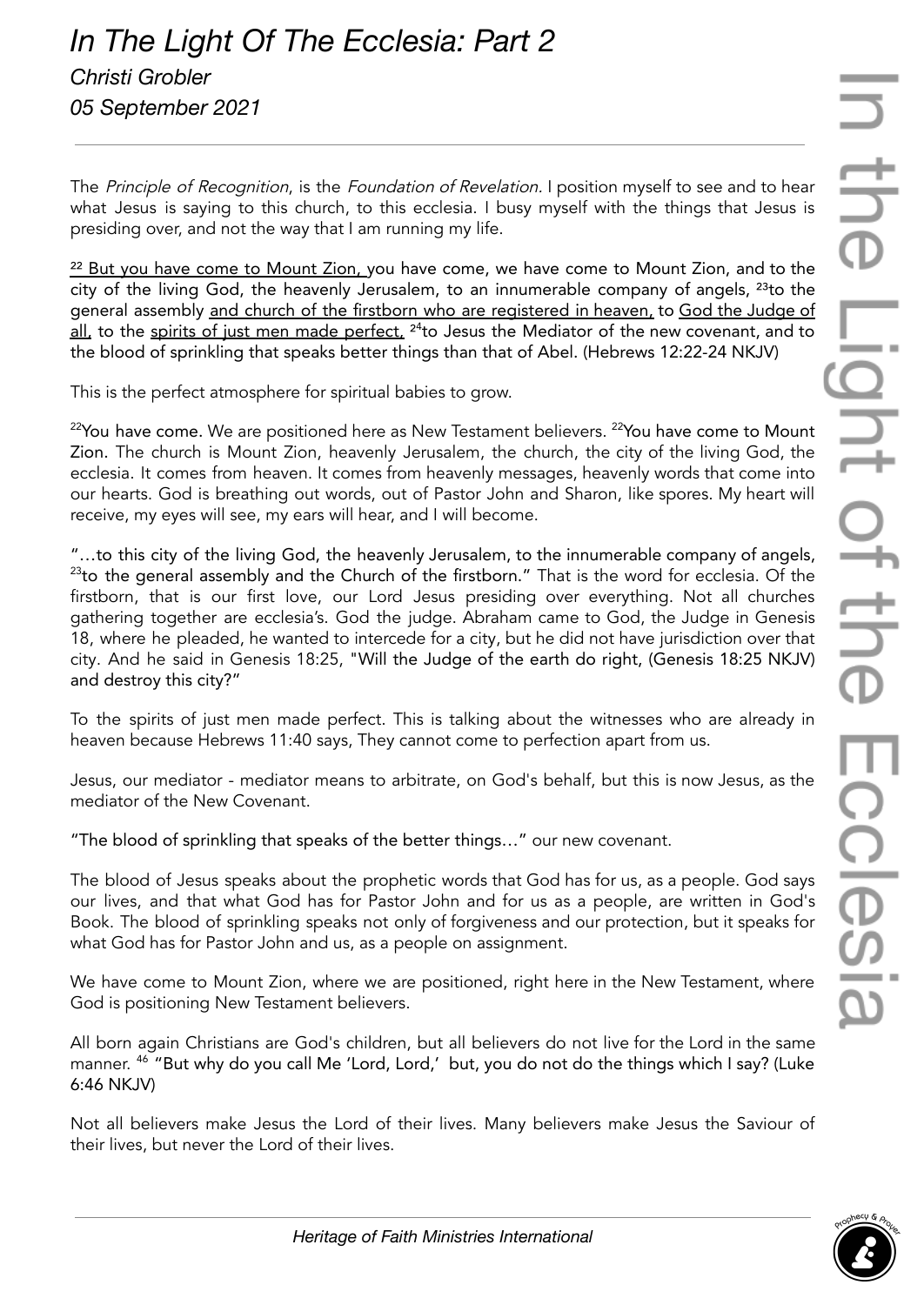The Lord is imploring you, Heritage of Faith people, to understand what the local church is all about, what it is for.

<sup>I</sup> allow the Holy Spirit to help me let old filters of local church life disintegrate. "<sup>I</sup> will take the Children" and "What is your more for". I allow the Holy Spirit to help me. <sup>I</sup> let old filters of local church life disintegrate. Blow my mind.

I come into the new era, with <sup>a</sup> new way of listening and <sup>a</sup> new way of understanding.

God is building the local church for all of His sons to come to maturity, because the whole of creation—God is waiting for His mature sons—is groaning for the manifestation of the mature sons of God.

<sup>I</sup> allow myself to be planted and let my roots go deep into the Word of God.

<sup>I</sup> listen to the messages and receive instruction from the Holy Spirit for me and me personally; <sup>I</sup> yield to the Word, change and come into maturity.

In this house, the rich revelation and messages are more than enough for me to come into spiritual maturity because God knows how to bring it to me.

The ecclesia is very powerful and very specific.

<sup>18</sup> And I also say to you, that you are Peter, and on this rock, I will build My church, and the gates of Hades will not prevail against it. (Matthews 16:18 NKJV)

The gates of hell will not prevail against an ecclesia. The called-out ones; my ecclesia are going to overthrow the called out ones of the enemy in any region and in any place.

Narrow is the road that leads to life. Few find it, few want it because the way to life, true life, is death - death to yourself, and people do not want to die to their self. So that's why only <sup>a</sup> few find it, because only <sup>a</sup> few want to find it.

God is bringing everything for me to repent, to self-correct, to hear Him, to change, to make the changes because I have come to this place. God is looking for the 10 righteous, not all Christians live in the same way for God. God is looking, to rule from Mount Zion, in the ecclesia, to bring about His will into the earth.

Pastor John:

The church has become very Entitled. We think that we can do it all for ourselves. We think It all belongs to ourselves. We think we can create our own future and our own empires for ourselves. When you are the center of your own existence, you never say no to yourself!

You will love money because it allows you to indulge yourself. I choose to live for Jesus; I have the grace to say NO to myself. I pick up your cross and follow Jesus.

I am invested with heavy authority. The weightiness of my authority is because of the weightiness of the blood of Jesus.

Every morning <sup>I</sup> wake up and rule. I repent, return to the Lord. I'm responsible, and I am in charge.

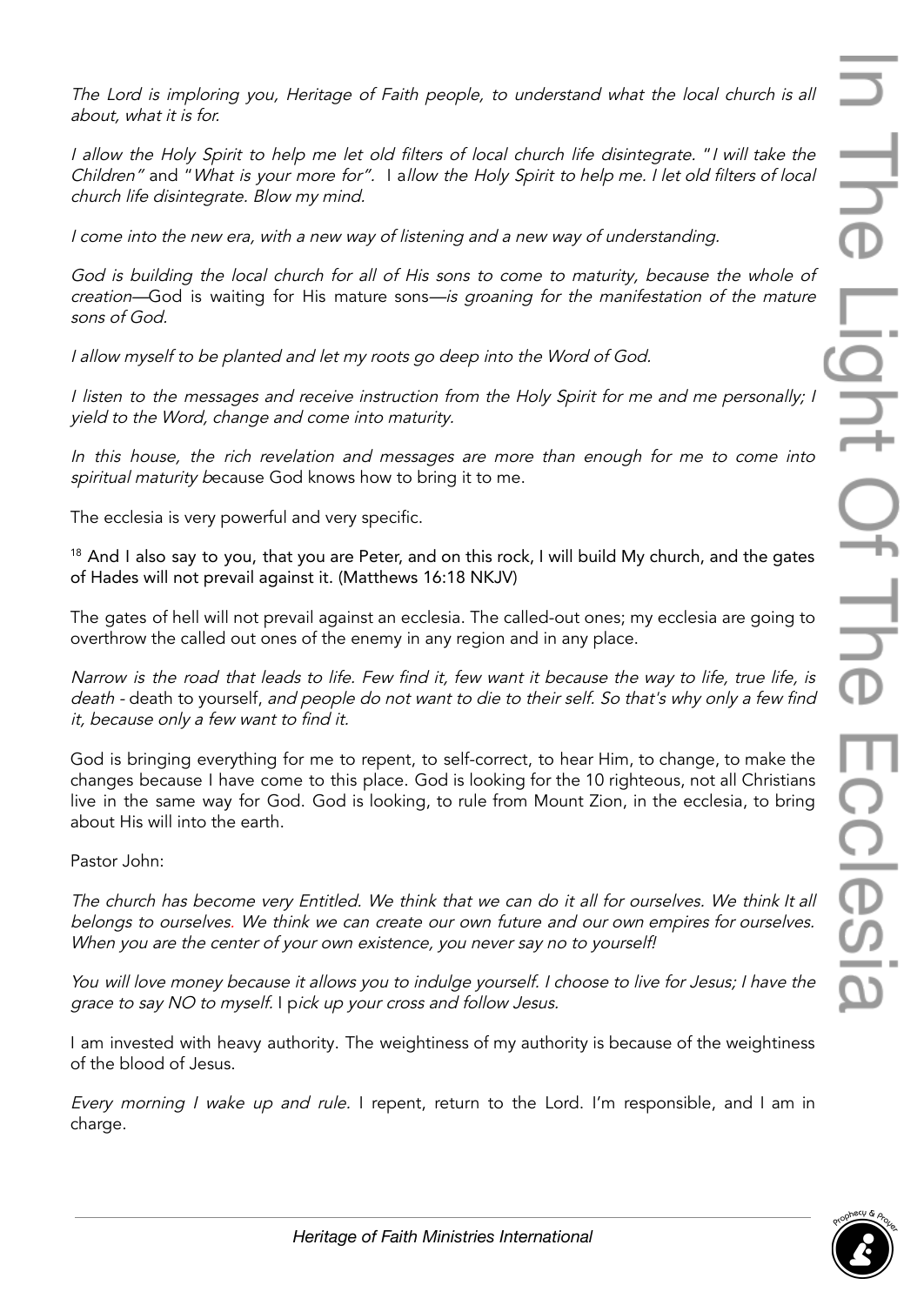<sup>14</sup> How much more shall the blood of Christ, who through the eternal Spirit offered Himself without spot to God, cleanse your conscience from dead works to serve the living God? (Hebrews 9:14, NKJV)

The Spirit and the Blood work very closely together. " <sup>24</sup>The blood of sprinkling that speaks…" It is through the Spirit alone that the Blood has power. When the blood of Jesus was shed, it could not decay, because the Spirit lives and works in the blood. The blood of Jesus has Spirit and life in it. The blood is made effective by the eternal Spirit.

It's talking about the *eternal Spirit* - has no beginning and knows no change, or knows no weakening - the Spirit, that eternal Spirit, because it has in itself a life that is independent of time. When we talk about the eternal rewards, the eternal joy – I am mindful of the heavenly things. When we talk about eternal - there is no past that has already disappeared or is lost. There is no future not yet possessed. There's no beginning, there's no end. I just come and obey what He's telling me to do.

Eternal talks about the power of an endless life at work, in which there is no change - it cannot diminish, it cannot become less - the power of an endless life that is working in us. " 1 If you have been raised with Christ, this is all possible because of the blood that redeemed us, but the blood of sprinkling that speaks for us in Christ… [to a new life, sharing His resurrection from the dead]. Aim and seek the [rich eternal treasures.] I cannot live for myself. Look and seek for the [eternal treasures] that are above, where Christ is, seated at the right hand of God. <sup>2</sup> And set your minds… blow your mind up. Keep them, set your mind on what is above, the highest things, the eternal things, not on the things here on the earth. (Colossians 3:1-2, AMPC)

God is saying that I have to stay in <sup>a</sup> life-union with Him. Jesus sees my life not as fruitless - I live my life intimately joined to Him.

God wants me to live life with <sup>a</sup> thought process that is, let me be connected to Jesus day in and day out, to have this eternal principle at work in me, then I will be fruitful, I will have abundance and I will have all the good things.

The minute <sup>I</sup> am disconnected and no longer living in union with Him, <sup>I</sup> become powerless. That is a very traumatic place to be; to be powerless - This mighty power of an endless life, at work in me. Only through the blood, can the Spirit dwell in me. Only after the blood was shed upon the cross, the outpouring of the Holy Spirit could come on the day of Pentecost.

The Spirit goes where the blood has cleansed, the Spirit answers to the blood. As the blood is working in my heart, and I honour the blood in my heart, so then the Holy Spirit is free to carry on His work.

"For it pleased the Father that in Him all the fullness should dwell,  $^{20}$  and by Him to reconcile all things to Himself, by Him, whether things on earth or things in heaven, having made peace through the blood of His cross". (Colossians 1:19-20 NKJV)

The inner nature of Jesus Christ was the very thing that led Him to the cross. The very thing that Jesus said to His disciples in connection to the cross was, become like Me.

Jesus carried the cross, all through His life, every single day. What became visible on that hill, when He hung on the cross, was a manifestation of the inner nature and character that inspired the whole life of our Lord Jesus. Jesus had to bring the power of sin to nothing. That was the first thing that was needed and was required.